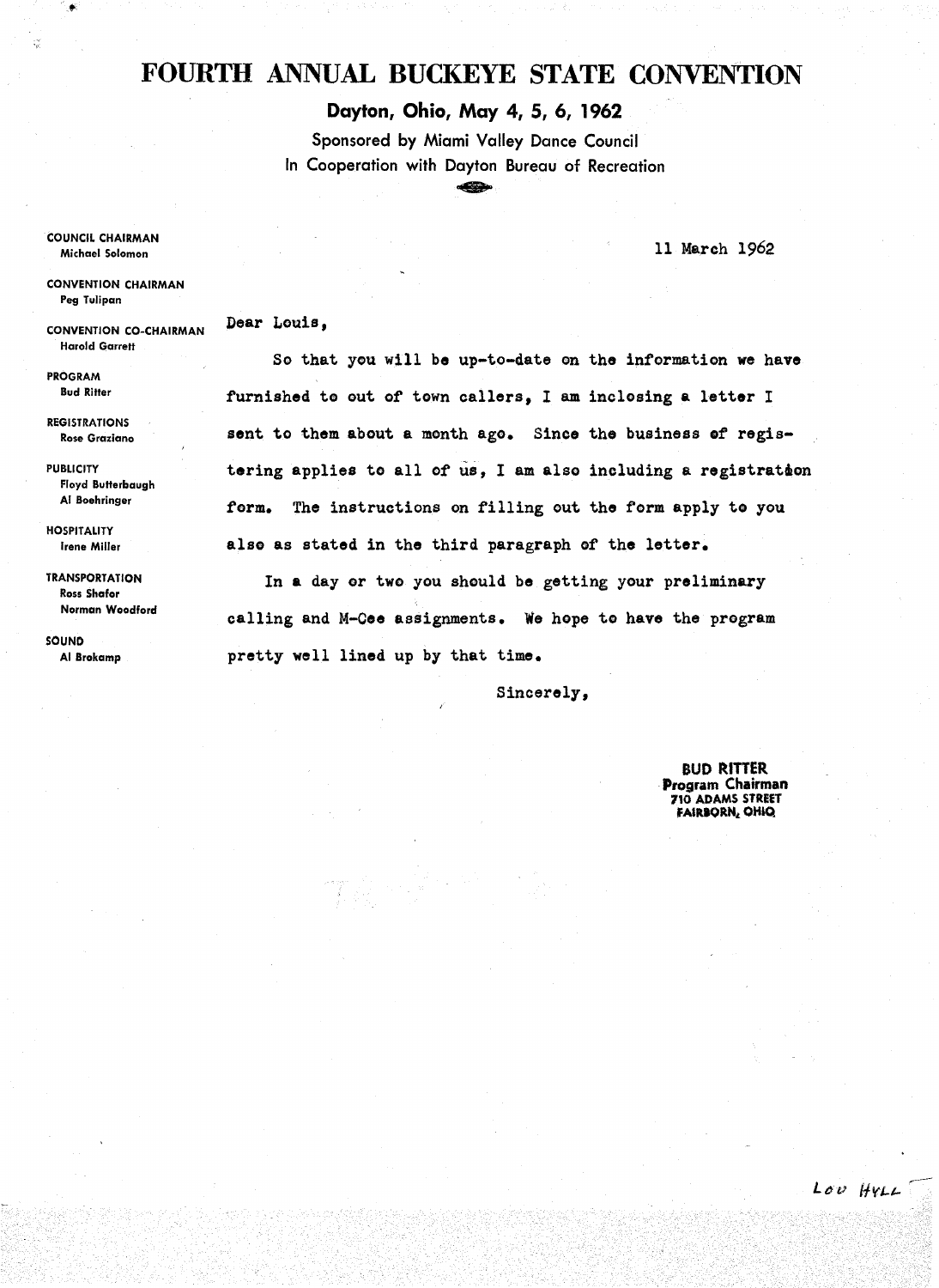The Biltmore Hotel will be the official headquarters for the convention. Usually they furnish a reservation card for each of the enclosed forms, but for some  $ur$  nown reason it did not work out that way this time. If you are interested in making a reservation I suggest you write to:

> Dayton Biltmore Hotel 210 North Main Street Dayton 2, Ohio

The prices they quote on their reservation card are as follows:

| Single Room (one person)   | \$9,00 |
|----------------------------|--------|
| Room for two (double bed)  | 12,00  |
| Room for two (twin beds)   | 14,00  |
| One bedroom & parior (one  |        |
| or two persons)            | 36.00  |
| Two bedrooms & parlor (one |        |
| to four persons)           | 48.00  |

We are actually now working on the details of scheduling the callers for the convention.  $\tilde{K}$  circumstances have dictated any changes to your convention plans, please let me know as soon as possible so that we can make the necessary adjustments to your calling assignments. The point in time is fast approaching where we have to take this whole thing very seriously. I hope you will give it the same consideration and make it possible for us to  $\omega$  button up" the program a safe distance prior to the convention weekend. We will be most greatful for your cooperation,

Sunday afternoon, 25 Feb 1962, we will be having a Pre-convention Trial Dance at the Ball-Arens from 2 to 5  $p_{\rm s}$  m. This dance will feature Jim Brower of Texarkana, Texas, who has called alot in Ohio and is especially adept to keeping the whole floor moving. The fee, donation or whatever they are going to call it, for this dance will be \$2.50 a couple. We are calling it a "'Irial" dance so we can try out the sound system and any other gadgets required to put on a convention. This will allow us two months to work out any "bugs" that show up. Any of you that live close enough, or will happen to be near-by on that Any of you that live close enough, or will happen to be near-by on that date, are certainly invited to attend. There will be plenty of room for you and all your friends.

If you have already registered, I suggest you drop me a note so that I can check upoon your registration form.

2

Sincerely,